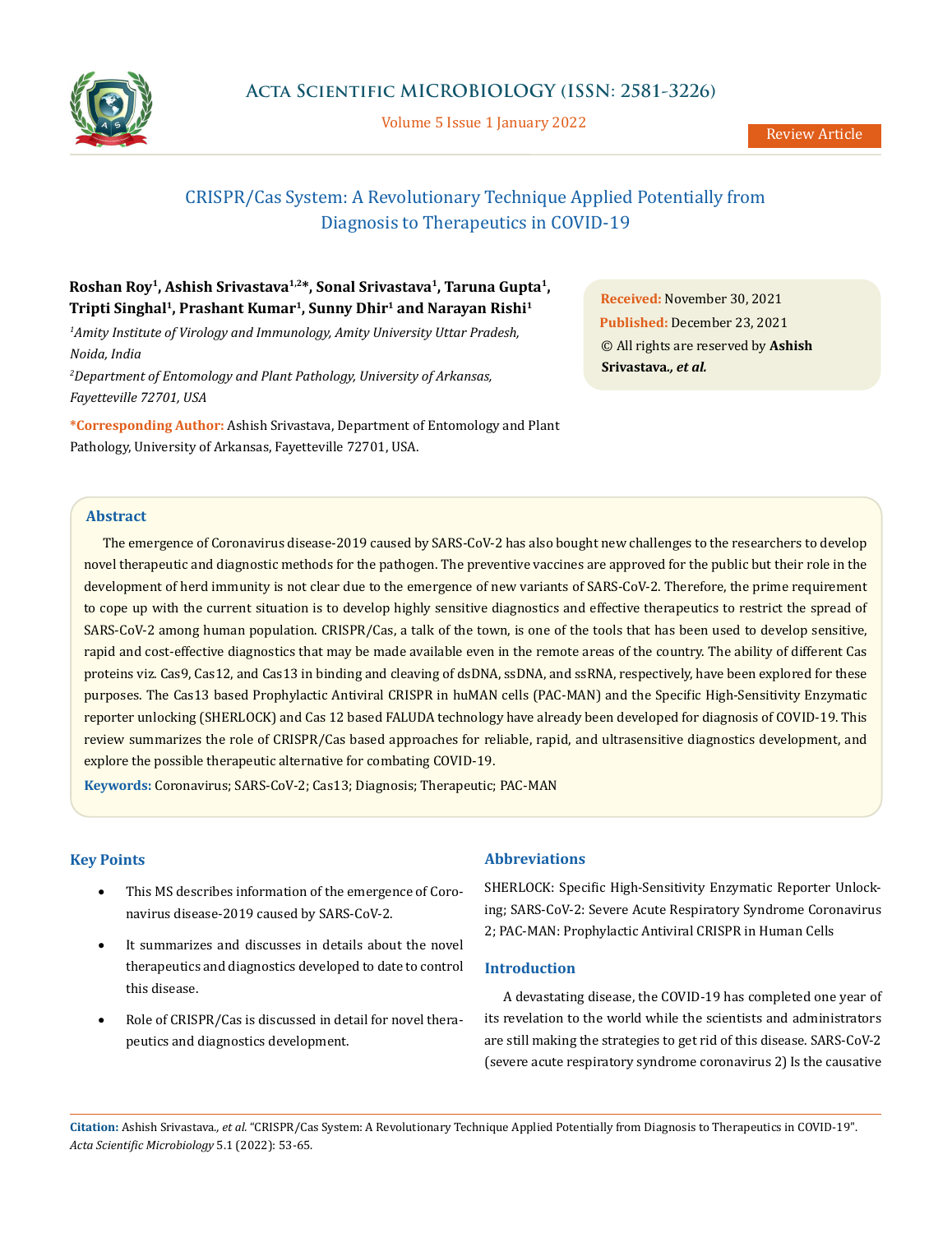agent of the disease which emerged in Wuhan province of China in late 2019 and was declared as a pandemic in February 2020 by World Health Organization. Phylogenetic analysis of the viral proteins reveal that the virus has evolved from the bat coronavirus, RaTG13, which is evolutionarily linked with Pangolin-CoVs. More than six SARS-CoV-2 strains have been recorded till date with the double mutant virus being the latest circulating strain having one of the most devastating capability. COVID-19 is associated with diverse symptoms including fever, dry cough, tiredness, diarrhea, running nose, bodyache etc which lead to some serious issues such as difficulty breathing or shortness of breath, chest pain, or pressure [1]. So far around 145M cases of COVID-19 disease have been recorded with 3.07M deaths around the globe. United States, India, and Brazil are the top presenters with around 50% of total cases. Most of the individuals infected with SARS-CoV-2 are either asymptomatic or present mild to moderate symptoms which go away on its own while only a small percentage of affected individuals become critically ill especially if they have other co-morbidities like hypertension, diabetes, cancer etc. (Table 1).

| S.<br>No.      | <b>Event</b>                                                                  | <b>Date</b>          | <b>Country</b>   |
|----------------|-------------------------------------------------------------------------------|----------------------|------------------|
| 1              | Pneumonia cases were con-<br>firmed at Wuhan City, Hubei<br>province, China   | December<br>20, 2019 | China            |
| 2              | The Huanan seafood market was<br>suspected to be the source of the<br>disease | January 01,<br>2020  | China            |
| 3              | First death of a 61-year-old male<br>due to this disease                      | January 09,<br>2020  | China            |
| $\overline{4}$ | The Genetic sequence of the<br>novel coronavirus were released                | January 12,<br>2020  | China            |
| 5              | First imported case of COVID-19<br>in Thailand                                | January 13,<br>2020  | Thailand         |
| 6              | Imported case of COVID-19 in<br>Japan                                         | January 16,<br>2020  | Japan            |
| 7              | First case of COVID-19 in South<br>Korea                                      | January 20,<br>2020  | South<br>Korea   |
| 8              | First case of COVID-19 in USA                                                 | January 20,<br>2020  | <b>USA</b>       |
| 9              | WHO confirms human-to-human<br>transmission of the virus.                     | January 21,<br>2020  | Switzer-<br>land |
| 10             | First case of COVID-19 in Nepal                                               | January 24,<br>2020  | Nepal            |
| 11             | First case of COVID-19 in Aus-<br>tralia                                      | January 25,<br>2020  | Australia        |
| 12             | First case of COVID-19 in France                                              | January 25,<br>2020  | France           |
| 13             | First case of COVID-19 in Ma-<br>laysia                                       | January 25,<br>2020  | Malaysia         |

|    |                                                                                                                               |                     | 54               |
|----|-------------------------------------------------------------------------------------------------------------------------------|---------------------|------------------|
| 14 | First case of COVID-19 in Canada                                                                                              | January 25,<br>2020 | Canada           |
| 15 | WHO Director-General declared<br>COVID-19 an outbreak a public<br>health emergency of interna-                                | January 30,<br>2020 | Switzer-<br>land |
|    | tional concern                                                                                                                |                     |                  |
| 16 | First COVID-19 death outside<br>February<br>China<br>02,2020                                                                  |                     | Philip-<br>pines |
| 17 | COVID-19: the official name of<br>novel coronavirus was an-<br>nounced                                                        | February<br>11,2020 | Switzer-<br>land |
| 18 | A global research and innovation<br>forum started in Geneva                                                                   | February<br>11,2020 | Switzer-<br>land |
| 19 | First case of COVID-19 at Egypt                                                                                               | February<br>14,2020 | Egypt            |
| 20 | First case of COVID-19 at Iran                                                                                                | February<br>19,2020 | Iran             |
| 21 | First case of COVID-19 at Israel                                                                                              | February<br>21,2020 | Israel           |
| 22 | First case of COVID-19 at Leba-<br>non                                                                                        | February<br>21,2020 | Lebanon          |
| 23 | First case of COVID-19 at Ku-<br>wait, Bahrain, Afghanistan, Iraq,<br>and Oman                                                | February<br>24,2020 |                  |
| 24 | First case of COVID-19 at Swit-<br>zerland, Croatia, and Austria                                                              | February<br>25,2020 |                  |
| 25 | First case of COVID-19 at Brazil,<br>Greece, Georgia, North Mace-<br>donia, Norway, Romania, and<br>Pakistan                  | February<br>26,2020 |                  |
| 26 | First case of COVID-19 at Ecua-<br>dor, Qatar, Monaco, and Luxem-<br>bourg                                                    | February<br>29,2020 |                  |
| 27 | First case of COVID-19 at Czech<br>Republic, Iceland, and Armenia                                                             | March 01,<br>2020   |                  |
| 28 | First case of COVID-19 at Indo-<br>nesia, Senegal, Portugal, Andora,<br>Latvia, Jordan, Morocco, Saudi<br>Arabia, and Tunisia | March 02,<br>2020   |                  |
| 29 | First case of COVID-19 at<br>Ukraine, Argentina, and Chile                                                                    | March 03,<br>2020   |                  |
| 30 | First case of COVID-19 at Poland                                                                                              | March 04,<br>2020   | Poland           |
| 31 | First case of COVID-19 at Bosnia<br>and Herzegovina, Slovenia,<br>South Africa, and Palestine                                 | March 05,<br>2020   |                  |
| 32 | First case of COVID-19 at Slo-<br>vakia, Bhutan, Peru, Costa Rica,<br>Columbia, Cameroon, and Togo                            | March 06,<br>2020   |                  |
| 33 | First case of COVID-19 at Malta,<br>Moldova, Paraguay, and the<br>Maldives                                                    | March 07,<br>2020   |                  |
| 34 | First case of COVID-19 at Bul-<br>garia and Bangladesh                                                                        | March 08,<br>2020   |                  |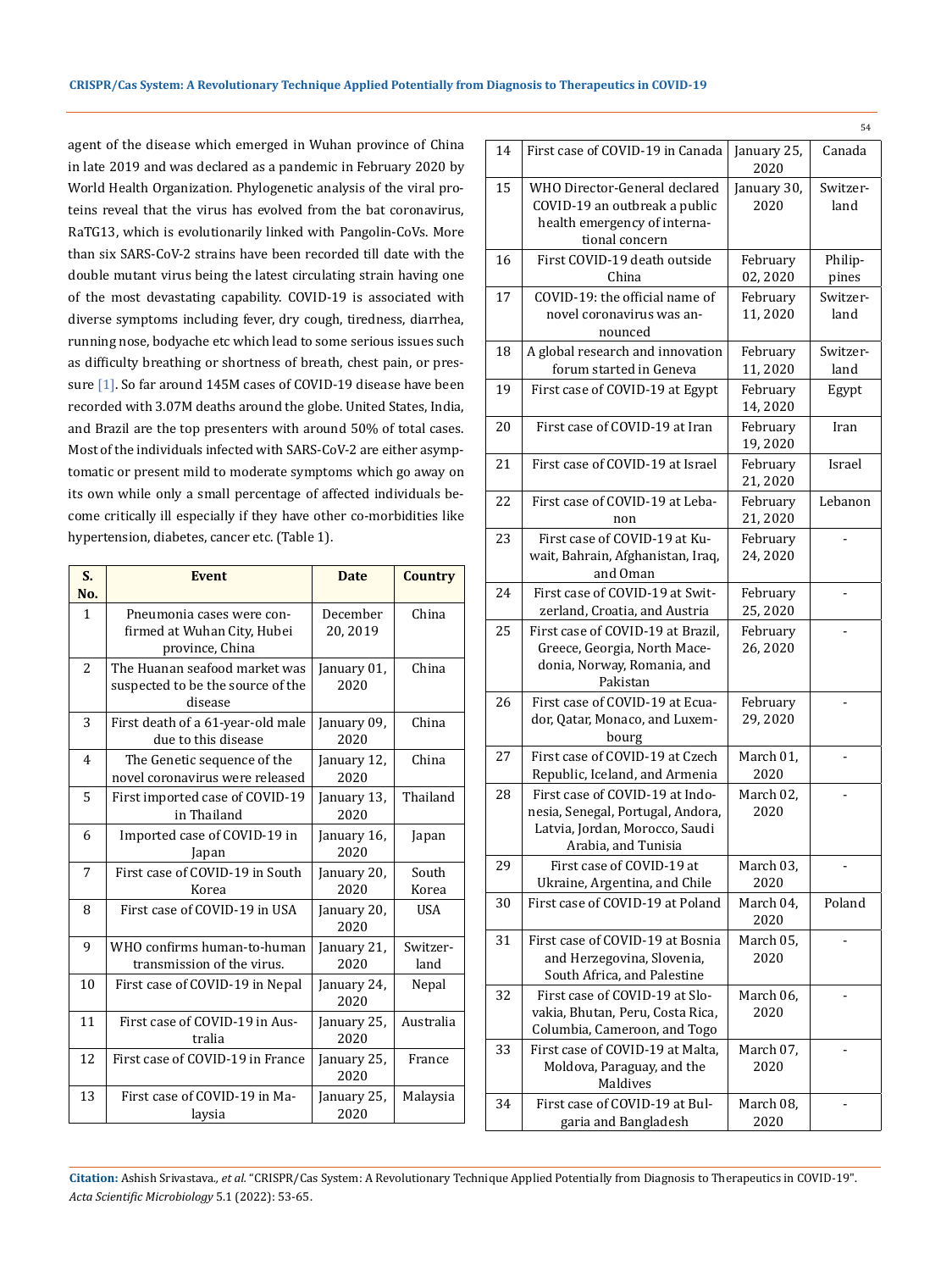# **CRISPR/Cas System: A Revolutionary Technique Applied Potentially from Diagnosis to Therapeutics in COVID-19**

| 35 | First case of COVID-19 at Alba-<br>nia, Cyprus, Burkina Faso, and<br>Panama                                                                                                                   | March 09,<br>2020 |       |
|----|-----------------------------------------------------------------------------------------------------------------------------------------------------------------------------------------------|-------------------|-------|
| 35 | First case of COVID-19 at Brunei<br>Darussalam, Democratic Repub-<br>lic of Congo, Bolivia, Jamaica,<br>and Mongolia                                                                          | March 10,<br>2020 |       |
| 36 | First case of COVID-19 at Turkey,<br>Côte d'Ivoire, Cuba, Guyana,<br>Honduras, Saint Vincent, and the<br>Grenadines                                                                           | March 11,<br>2020 |       |
| 37 | First case of COVID-19 at<br>Trinidad and Tobago, Ghana, and<br>Gabon                                                                                                                         | March 12,<br>2020 |       |
| 38 | First case of COVID-19 at Ka-<br>zakhstan, Sudan, Puerto Rico,<br>Venezuela, Antigua and Bar-<br>buda, Ethiopia, Guinea, Kenya,<br>Uruguay, Guatemala, St. Lucia,<br>Suriname, and Mauritania | March 13,<br>2020 |       |
| 39 | First case of COVID-19 at Na-<br>mibia, Central African Republic,<br>Republic of Congo, Equatorial<br>Guinea, Rwanda, Seychelles, and<br>Eswatini                                             | March 14,<br>2020 |       |
| 40 | New York SARS-CoV-2 Real-time<br>Reverse Transcriptase (RT)-<br>PCR Diagnostic kit approved<br>and First case of COVID-19 at<br>Uzbekistan and the Bahamas                                    | March 15,<br>2020 | USA   |
| 41 | First case of COVID-19 at Soma-<br>lia, Benin, Liberia, and Tanzania                                                                                                                          | March 16,<br>2020 |       |
| 42 | First case of COVID-19 at Mon-<br>tenegro, Barbados, Gambia, and<br>Montserrat                                                                                                                | March 17,<br>2020 |       |
| 43 | First case of COVID-19 at<br>Kyrgyzstan, Djibouti, Zambia, El<br>Salvador, and Nicaragua                                                                                                      | March 18,<br>2020 |       |
| 44 | First case of COVID-19 at Mauri-<br>tius, Fiji, Chad, Niger, and Haiti                                                                                                                        | March 19,<br>2020 |       |
| 45 | First case of COVID-19 at Papua<br>New Guinea, Cape Verde, Zimba-<br>bwe, and Madagascar                                                                                                      | March 20,<br>2020 |       |
| 46 | First case of COVID-19 at East<br>Timor, Angola, and Eritrea                                                                                                                                  | March 21,<br>2020 |       |
| 47 | First case of COVID-19 at<br>Uganda, Grenada, Mozambique,<br>Dominica, and Syria                                                                                                              | March 22,<br>2020 |       |
| 48 | First case of COVID-19 at Myan-<br>mar and Belize                                                                                                                                             | March 23,<br>2020 |       |
| 49 | 21 days lockdown in India and<br>First case of COVID-19 at Libya<br>and Laos.                                                                                                                 | March 24,<br>2020 | India |

|     |                                                                                                                |                      | 55                |
|-----|----------------------------------------------------------------------------------------------------------------|----------------------|-------------------|
| 50  | First case of COVID-19 at Saint<br>Kitts and Nevis, Guinea-Bissau,<br>British Virgin Islands, and Mali         | March 25,<br>2020    |                   |
| 51  | First case of COVID-19 at Saint<br>Kitts and Nevis, Guinea-Bissau,<br>British Virgin Islands, and Mali         | March 25,<br>2020    |                   |
| 52  | Johnson and Johnson announced<br>the selection of a lead COVID-19<br>vaccine candidate.                        | March 30,<br>2020    | <b>USA</b>        |
| 53  | COVID-19 ELISA IgG Antibody<br>Test approved                                                                   | April 15,<br>2020    | <b>USA</b>        |
| 54  | CRISPR-based strategy for RNA-<br>guided viral RNA inhibition and<br>degradation (PAC-MAN)                     | May 14,<br>2020      | USA               |
| 55  | RT-LAMP AQ-TOP COVID-19<br>Rapid Detection Kit approved                                                        | May 21,<br>2020      | <b>USA</b>        |
| 56  | SARS-CoV-2 DETECTR Reagent<br>Kit                                                                              | August 31,<br>2020   | USA               |
| 57  | The Russian Direct Investment<br>Fund submitted applications for<br>WHO prequalification Sputnik V<br>vaccine, | October 27,<br>2020  | Russia            |
| 58  | U.K. government approves first<br>COVID-19 vaccine candidate<br>from Pfizer and BioNTech for<br>domestic use   | December<br>02,2020  | United<br>Kingdom |
| 59  | The U.K. begins to roll out the<br>Pfizer-BioNTech vaccine use                                                 | December<br>08, 2020 | United<br>Kingdom |
| 60  | The Pfizer-BioNTech COVID-19<br>vaccine receives regulatory ap-<br>proval in Canada                            | December<br>09,2020  | <b>USA</b>        |
| 61  | U.S. FDA gives emergency use<br>authorization to the Pfizer-BioN-<br>Tech COVID-19 vaccine                     | December<br>11,2020  | <b>USA</b>        |
| 62  | The U.S. begins to roll out a mass<br>COVID-19 vaccination campaign<br>with the Pfizer-BioNTech vac-<br>cine.  | December<br>14,2020  | <b>USA</b>        |
| 63. | The COVID-19 vaccine was<br>launched for the first group in-<br>cludes healthcare and frontline<br>workers.    | January 16,<br>2021  | India             |
| 64. | After over a year, Israel de-<br>cleared mask free through suc-<br>cessful vaccination program.                | April 20,<br>2021    | Israel            |
| 65. | India recorded highest COV-<br>ID-19 cases (314,835) in a day.                                                 | April 23,<br>2021    | India             |
| 66. | India recorded 14 million CO-<br>VID-19 vaccine doses in a day.                                                | August 31,<br>2021   | India             |
| 67. | India become first country to<br>administered 7.3 billion doses                                                | September<br>11,2021 | India             |
| 68. | Omicron (B.1.1.529): SARS-<br>CoV-2 Variant of Concern                                                         | November<br>24, 2021 | South<br>Africa   |

 **Table 1:** Showing the various Timeline of Covid-19.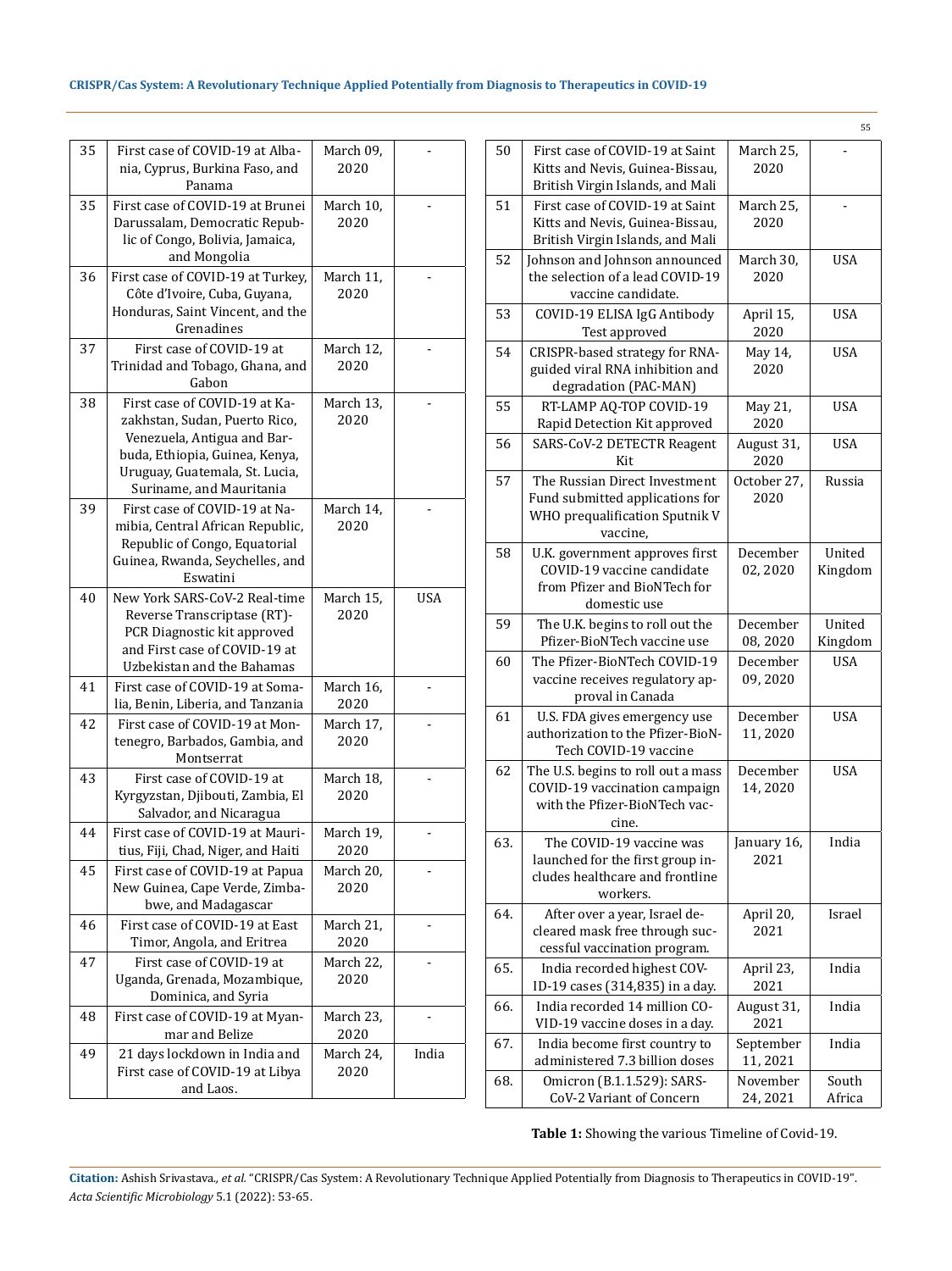Although several vaccines have been developed against SARS-CoV-2 with efficacy ranging from 65% to more than 90%, their efficacy is compromised due to emergence of new variants of the virus. With the emergence of these new variants, the virus is spreading at an alarming rate with a very high reproductive number and infectivity rate of almost 25% in India. Since most of the cases are asymptomatic, the best way to contain the spread of this virus is early detection and prevention of its spread at individual level in the community. Simultaneously, availability of effective and specific antiviral therapy is also important for reducing the mortality rate among critically ill individuals. The popular clustered regularly interspaced short palindromic repeats (CRISPR) and CRISPR-associated (Cas) proteins-based techniques are playing important roles in the development of point-of-care-testing (POCT) and therapeutics for COVID-19 disease [5]. The need for surveillance of SARS-CoV-2 accelerates research in the field of Nucleic acid-based testing (NAT) based diagnostics to develop inexpensive, rapid, and ultrasensitive kits. NAT tools proved ultrasensitive and accurate diagnostics for multiplexed virus infection thus major attempts being performed to convert typical diagnostics into nucleic acid POCT tools. From the earliest case of COVID-19 disease, the use of qRT-PCR (quantitative, real-time reverse-transcription polymerase chain reaction) was recommended worldwide, however, the testing requires expensive infrastructure and trained manpower. These limitations proved insufficient to surveillance the spread of the disease. The popular POCT techniques such as Recombinase Polymerase Amplification (RPA) and Loop-Mediated Isothermal Amplification Based Assay (LAMP), could not be proved as efficient as qRT-PCR. Therefore, multiplexing of CRISPR/Cas was studied along with these isothermal amplification techniques to improve the reliability of the diagnosis  $[6,7]$ . This review article deals will explain the overall advances of the CRISPR/Cas system towards COVID-19 disease surveillance and therapeutics (Figure 1).



**Figure 1**: Overview of CRISPR based therapeutics and their delivery systems for COVID19 (Created with BioRender.com) (A). SARS-CoV-2 upon entry to pulmonary niche via ACE2 triggers cytokine storm that leads to acute respiratory distress syndrome (ARDS). (B). Prophylactic Antiviral CRISPR in the huMAN cells (PAC-MAN) is a CRISPR-Cas13d-based intervention developed by Abbott., et al. is capable of degrading viral genome or blocking the expression of essential genes with dead Cas13 (C). Lipitoid 1 mediated delivery of PAC-MAN is highly efficient solution to delivery problems. (D). Novel delivery system suggestions like fusion of Cas13 with antibody fragment specific to S protein of virus [AntiBody And CAS fusion (ABACAS)] can also be very efficient in delivering CRISPR components to specific infected locations.

# **Coronavirus disease 2019 (COVID-19)**

The 21<sup>st</sup> century is known for the advances in technologies of communications such as smartphones, and medical devices such

as ultrasound, advanced diagnostic systems, and genetic engineering which made human beings safer. However, the emergence of new diseases in this century and the inability of the human being

**Citation:** Ashish Srivastava*., et al.* "CRISPR/Cas System: A Revolutionary Technique Applied Potentially from Diagnosis to Therapeutics in COVID-19". *Acta Scientific Microbiology* 5.1 (2022): 53-65.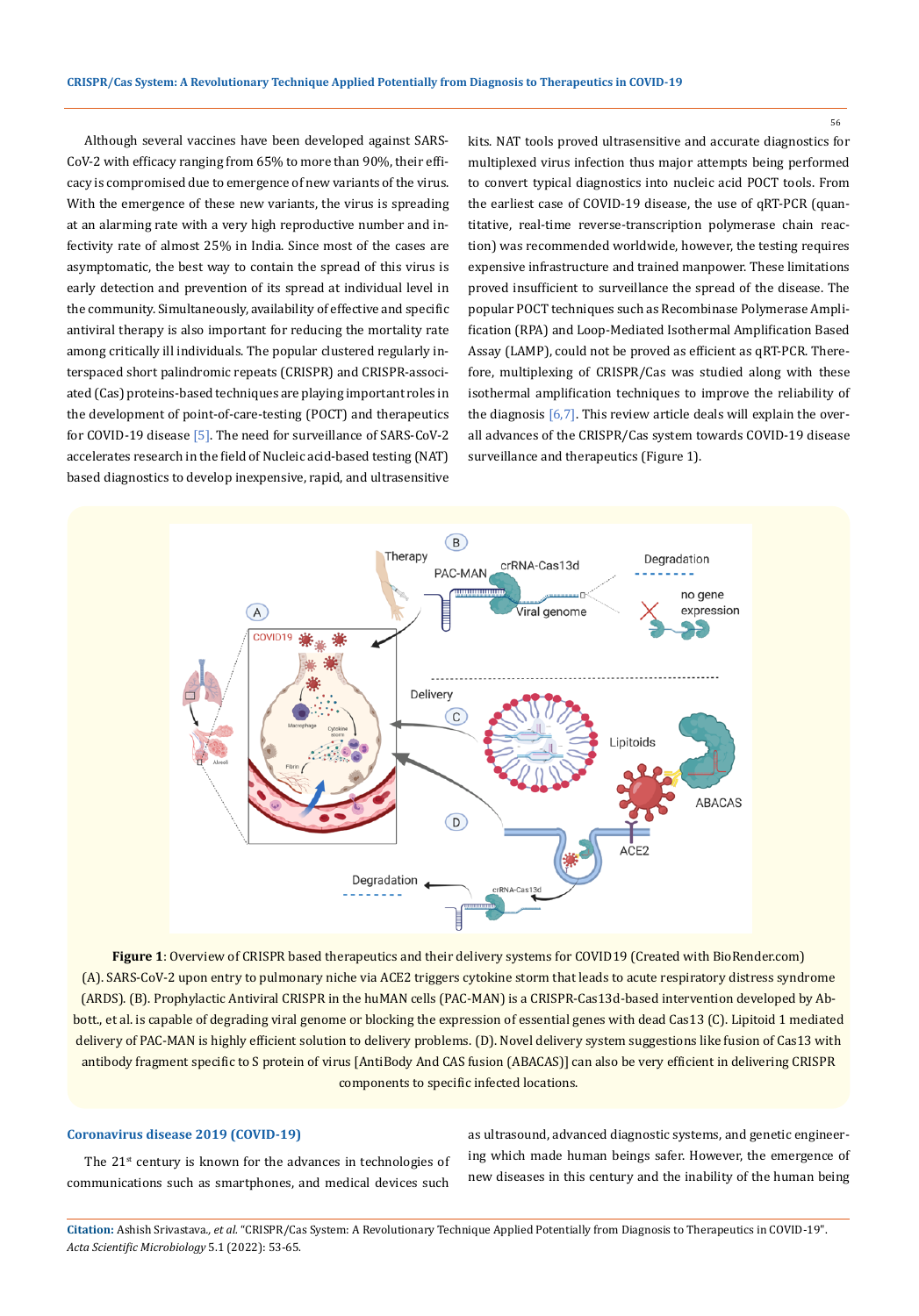to handle them shows that we are still far behind to control an emerging or re-emerging disease. Since the first report of human coronavirus infection in 1960s, seven viruses have emerged which have the potential to cause mild to severe disease in human population. In the past 20 years itself, human beings have witnessed the emergence of highly pathogenic coronaviruses (CoV) viz. SARS-CoV, MERS-CoV and SARS-CoV-2. The Severe Acute Respiratory Syndrome Coronavirus (SARS-CoV) emerged in 2003 in Guangdong, China while the Middle East Respiratory Syndrome Coronavirus (MERS-CoV) emerged in 2012 in Saudi Arabia [8,9]. Although SARS-CoV and MERS-CoV didn't cause pandemic, they had a very high mortality rate of 10% and 35% respectively which is much higher as compared to the mortality rate observed in the ongoing COVID-19 pandemic.

#### **Taxonomy of SARS-CoV-2**

SARS-CoV-2 belongs to subfamily *Orthocoronavirinae* in the *Coronaviridae* family under the order*Nidovirales*. There are four genera viz. *Alphacoronavirus, Betacoronavirus, Gammacoronavirus* and *Deltacoronavirus* in this subfamily and SARS-CoV-2 belongs to *Betacoronavirus* genus. The genus is further subdivided into five subgenera viz. *Embecovirus*, *Hibecovirus*, *Merbecovirus*, *Nobecovirus*, and *Sarbecovirus* and SARS-CoV-2 forms a discrete lineage in Sarbecovirus subgenus.

#### **Structural features of SARS-CoV-2**

SARS-CoV-2 has a crown-shaped appearance due to uniform distribution of spike proteins on the virion surface as observed under electron microscope. It is an enveloped virus having a nonsegmented positive sense ssRNA genome of ~30kb. The genome encodes four structural proteins viz. spike protein(S), envelope protein (E), Nucleoprotein (N) and Matrix membrane protein (M) in addition to six accessory and sixteen non-structural proteins. The trimeric spike glycoprotein is responsible for host cell tropism and entry into the target cells via ACE2 receptor. The spike glycoprotein has two subunits (S1 and S2) and shows a structural difference from the spike protein of other similar coronaviruses in having a typical furine like cleavage site (S1/S2) rich in basic amino acid residues (SPRRARSVAS) which favors its efficient entry of virus into host cells.

## **Transmission**

The incubation period for SARS-CoV-2 ranges from two to fourteen days with a median incubation period of 5-6 days but an infected individual starts shedding the virus before the onset of symptoms or even if he or she is asymptomatic. Transmission of SARS-CoV-2 primarily occurs via aerosols exhaled by an infected individual leading to an airborne transmission. The virus can also be transmitted to a healthy individual via fomites carrying the virus or by direct contact between an infected and healthy individual.

During the first wave of pandemic in 2020, individuals above 65 years of age or those having co-morbities like hypertension, diabetes, cancer, sthma etc were more prone to infection with SARS-CoV-2 but the second wave of pandemic in India has revealed a different scenario. The double mutant reported in the country along with Brazillian strain, UK strain and South African strain equally affects the young adults and children. The transmissibility rate has almost doubled with the  $\mathtt{R}_0$  value upto 5.4.

#### **Clinical symptoms**

Individuals infected with SARS-CoV-2 may be asymptomatic carrier or may exhibit mild, moderate or severe ARDS. The patients usually show symptoms like high fever above  $102^{\circ}$ F, headache, dry cough, sore throat, chest congestion, chest pain, shortness of breath, loose motion, running nose, redness in eyes etc. In severe cases, the patients may show the respiratory rate above 30/min, oxygen saturation in blood below 95% and in this critical stage, severe pneumonia, septic shock, respiratory failure, cardiac arrest and multiple organ failure may occur leading to death of individual. The fatalities during SARS-CoV-2 infection could be attributed to ARDS which occurs primarily due to cytokine storm resulting from abnormal immune response and excess release of pro-inflammatory cytokines in lungs.

### **Diagnosis of COVID-19**

Molecular and serological assays are available for the diagnosis of COVID-19. Though the specimen required for these tests depends on the clinical presentations in affected individuals but respiratory specimens are the most common specimen for the diagnosis of SARS-CoV-2 infection. Nucleic acid amplification test (NAAT) is the most accurate test available for the diagnosis of COVID-19 and it involves procedures like sample collection, sample processing, RNA extraction, real time RT-PCR and its analysis. As far as possible, the patients suspecting SARS-CoV-2 infection should get diagnosed based on rRT-PCR. Amplification of more than one target on SARS-CoV-2 genome is needed for accurate diagnosis of the viral infection. The commonly used rRT-PCR targets in SARS-CoV-2 include the Envelop gene (E). Nuceloprotein gene (N), RNA dependent RNA Polymerase (RdRP) gene and Spike protein (S) gene. Owing to enhanced rate of mutation in the viral genome, at least three of the mentioned targets must be included in the diagnosis to avoid any false negative results. Recently, fully automated NAAT system has been developed that integrates the processes like sample processing, RNA extraction, amplification and reporting. These automated systems can be installed in remote resource limited areas with limited numbers of high performance trained staffs.

Additionally, other amplification methods for detection of SARS-CoV-2 are under development or under the process of commercialization. These methods involve the technologies like Re-

**Citation:** Ashish Srivastava*., et al.* "CRISPR/Cas System: A Revolutionary Technique Applied Potentially from Diagnosis to Therapeutics in COVID-19". *Acta Scientific Microbiology* 5.1 (2022): 53-65.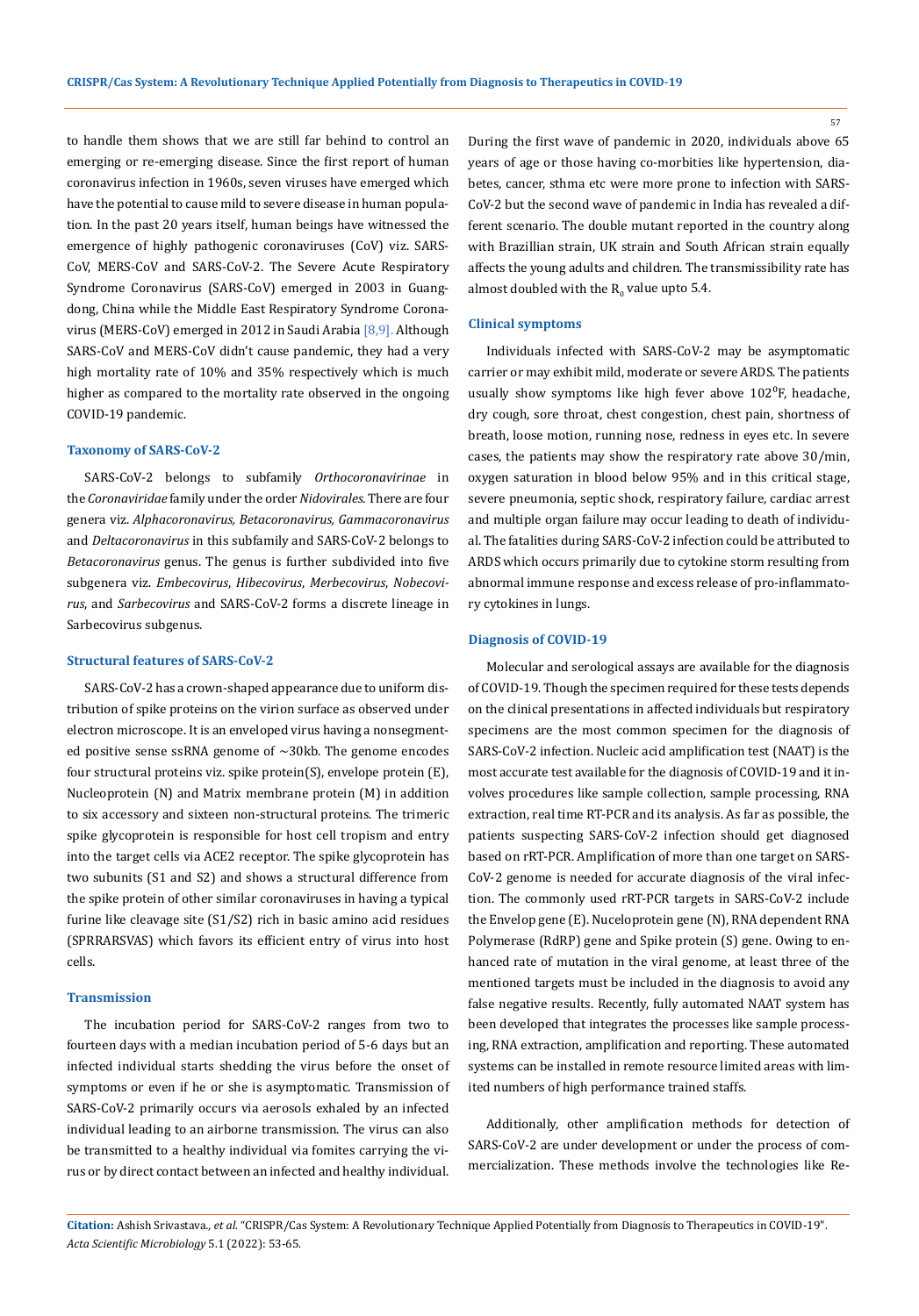verse Transcription Loop-Mediated Isothermal Amplification (RT-LAMP), Clustered Regularly Interspersed Short Palindromic Repeats (CRISPR) and molecular microarray assays.

The serological assay includes the detection of viral protein in respiratory tract specimen. These are rapid tests which are based on Lateral Flow Immunoassays (LFI) and can be completed within 30 minutes, however, the sensitivity of LFI based rapid tests are lesser as compared to NAAT. Moreover, chances of false positive results also exist with the rapid tests if the antibodies on test strip cross-reacts with the antigen on viruses than SARS-CoV-2.

#### **Vaccines**

Considerable efforts have been put for the development of ef-

fective vaccines against SARS-CoV-2 infection. Vaccines that are being developed to tackle COVID-19 are inactivated vaccines and subunit vaccines including mRNA and DNA vaccines targeting the spike protein of the virus. According to World Health Organization (WHO), seven different vaccines have been released in various countries (Table 2) and vulnerable populations are being given priority for vaccination. Apart from this, approximately 200 vaccine candidates are under development, out of which 60 are under clinical evaluation. Though vaccination, as a prophylactic measure, is the best way to protect the population against SARS-CoV-2 infection, mutation in the viral genome is a big challenge to the vaccination drive. However, the vaccinated individual is always at a lower risk as compared to unvaccinated individuals in terms of the disease severity.

| Name of Vaccine                            | <b>Vaccine Type</b>          | <b>Primary Developers</b>                      | <b>Country of Origin</b> |
|--------------------------------------------|------------------------------|------------------------------------------------|--------------------------|
| mRNA-based vaccine<br>Comirnaty (BNT162b2) |                              | Pfizer, BioNTech; Fosun Pharma                 | Multinational            |
| Moderna COVID19 Vaccine                    | mRNA-based vaccine           | Moderna, BARDA, NIAID                          | <b>US</b>                |
| (mRNA-1273)                                |                              |                                                |                          |
| COVID-19 Vaccine AstraZeneca               | Adenovirus vaccine           | BARDA, OWS                                     | UK                       |
| (AZD1222); also known as                   |                              |                                                |                          |
| Vaxzevria and Covishield                   |                              |                                                |                          |
| Sputnik V                                  | Recombinant adenovirus       | Gamaleya Research Institute, Acellena Contract | Russia                   |
|                                            | vaccine (rAd26 and rAd5)     | Drug Research and Development                  |                          |
| COVID-19 Vaccine Janssen                   | Non-replicating viral vector | Janssen Vaccines (Johnson and Johnson)         | The Netherlands.         |
| $(NI-78436735; Ad26.C0V2.S)$               |                              |                                                | US.                      |
| EpiVacCorona                               | Peptide vaccine              | Federal Budgetary Research Institution State   | Russia                   |
|                                            |                              | Research Center of Virology and Biotechnology  |                          |
| Covaxin                                    | Inactivated vaccine          | Bharat Biotech, ICMR                           | India                    |

**Table 2:** Vaccines approved for SARS-CoV-2.

# **Therapeutics for COVID-19**

Pathogenesis of SARS-CoV-2 infection involves two processes viz. replication of SARS-CoV-2 in the tissues of host organisms in early stage of infection and abnormal/exaggerated host immune response in late stage of infection. Therefore, the therapeutics to treat COVID-19 depends on the stage of disease. Antibody based therapy may be more suitable when the patient displays mild or moderate symptoms and disease progression needs to be stalled to prevent hospitalization during early stage. Two monoclonal antibodies viz. Bamlanivimab and the combination of casirivimab and imdevimab have received Emergency Use Authorization by FDA for treatment of outpatients suffering from COVID-19.

In the advanced stage of disease, Remdesivir, which is an antiviral agent, along with Dexamethasone can be used to treat hospitalized patients. Other combination of drugs prescribed for SARS-CoV-2 infected patients include Paracetamol, Hydroxychloroquine, Ivermectin, and Doxycyclin.

#### **Establishment of the CRISPR/Cas system:**

The CRISPR-Cas (Clustered Repeat Interspaced Short Palindromic Repeats/CRISPR Associated Proteins) system is derived from the adaptive immune response which is commonly found in bacteria and archaea to combat the bacteriophage infection. The prokaryotic immune system is adapted upon the presence of foreign viral genome material entering into the cell. As a memory of the victory, their system incorporates the parts of the genome of the invading bacteriophage into their specific loci and transcribes the resulting loci into the guide RNA to ultimately destroy the virus on re-entry [14]. The CRISPR/Cas system contains an endonucle-

**Citation:** Ashish Srivastava*., et al.* "CRISPR/Cas System: A Revolutionary Technique Applied Potentially from Diagnosis to Therapeutics in COVID-19". *Acta Scientific Microbiology* 5.1 (2022): 53-65.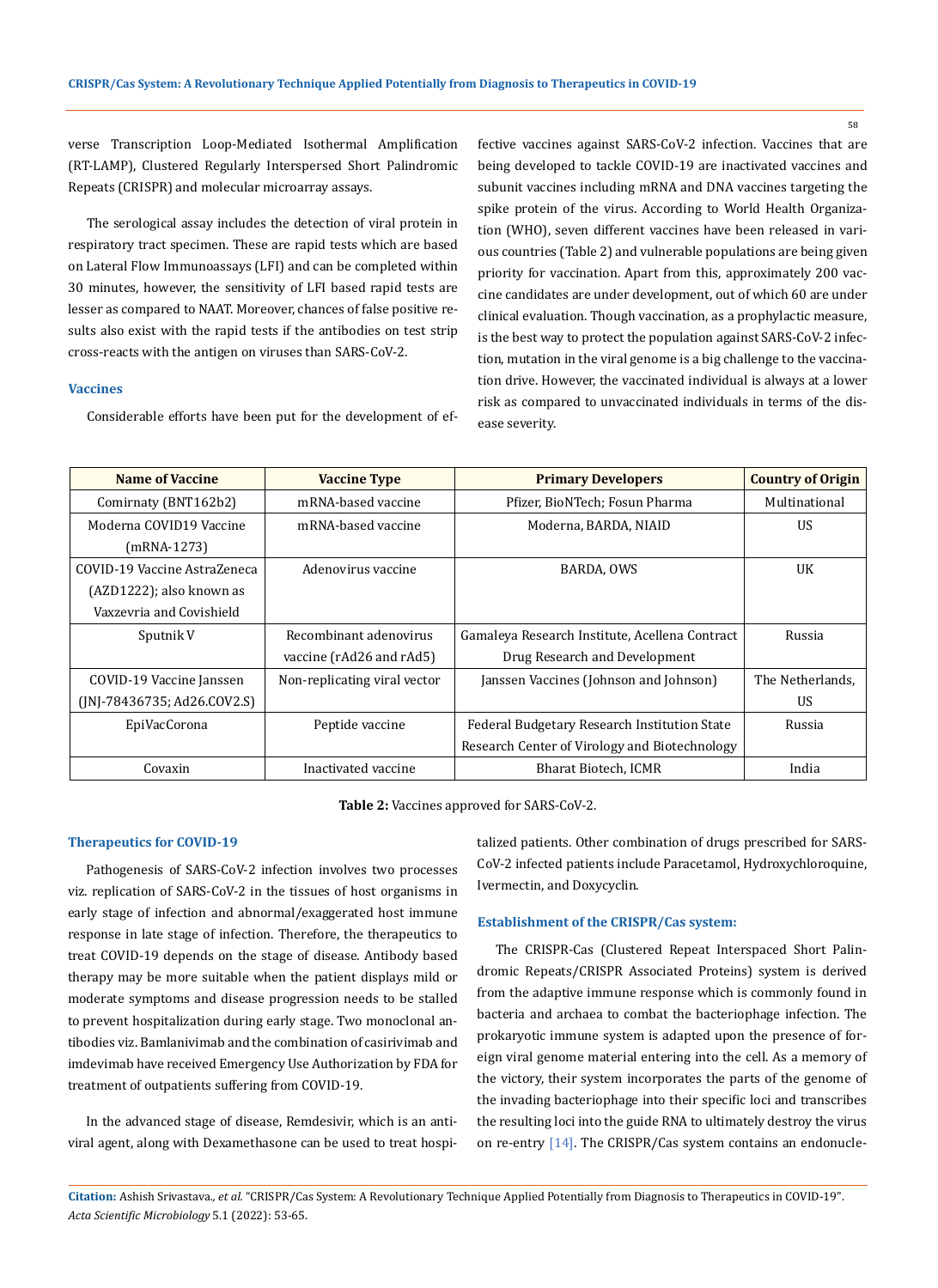ase and a CRISPR array that carries a dual-RNAs, tracrRNA:crRNA, for site-specific and programmable DNA cleavage. The CRISPR array of genes consists of the leader sequence (an AT-rich sequence), repeats, and spacer sequences (crRNA). The Cas9 protein has six domains, the remodeling of the recognition (REC) I and II, Bridge Helix, PAM Interacting region, HNH, and RuvC domains [15]. The largest Rec I domain works as a site for binding guide RNA while the REC II domain in off-target discrimination  $[16]$ . The PAM-Interacting domain is held responsible for the binding to target DNA while the bridge helix help in the initiation of the cleavage post target DNA binding. The HNH and RuvC domains are the nuclease domains that create nicks in the single-stranded DNA [17].

The CRISPR Cas systems are majorly classified into two classes; the Class 1 system (type I, III, IV) and the Class 2 system (type II, V, VI). the Class 1 system (type I, III, IV). The class 1 system imparts immunity by forming an effector complex of multi-subunit crRNA and the Class 2 CRISPR Cas system (type II, V, VI) imparts immunity by a single subunit of crRNA. The major Cas proteins used for therapies and diagnosis of SARS-CoV-2 are Cas9, Cas12, and Cas13 [5]. Cas9 requires a trans-activating CRISPR RNA (tracrRNA) and guided by single-guide RNA (sgRNA) and in the presence of PAM sequence in the host, this protein creates a double-stranded break in the dsDNA  $[5,18]$ . The most popular CRISPR-associated protein 9 is the *Streptococcus pyogenes* Cas9 (SpCas9) which recognizes the 5' NGG 3' as PAM sequence in a host and the *Francisella novicida* Cas9 (FnCas9) which recognizes 5' NGG 3' as PAM sequence [19,20]. Since the activated Cas9 works by cleaving the target and cause silencing of the genes to the next generation, therefore, development of a new Cas9 with mutated nuclease domains that is dCas9 (nuclease deficient Cas9) can be a good step to bind at the transcription site of the desired section of a gene. These two features of Cas9 and dCas9 were explored for the diagnosis of SARS-CoV-2 [21].

The activity of cleaving the target DNA creates double-stranded breaks which need to reseal for normal replication to occur. The sealing of the DNA usually occurs through two pathways (i) nonhomologous end joining (NHEJ) and the homology directed repeat (HDR) [22]. These two *in vitro* mechanisms are studied to edit genomes either by knocking out of genes or knocking in sequences of interest. Another class of Cas protein (Class 2 type V) is Cas12 (Cpf1), which is known to target and create cuts in both dsDNA

as well as the ssDNA. Cas12 works with a CRISPR RNA (crRNAs) and possesses the cis and trans cleavage activity of ssDNA which is being used for the SARS-CoV-2 diagnostic kit preparations. The research on RNA phages leads to the discovery of a new class of CRISPR-associated protein, Cas13 (C2c2) nuclease which has a specific recognition and cleavage activity for complementary RNA and once activated also cleaves nearby trans RNA [23]. This feature is first utilized to develop diagnostic played an important role in the diagnosis of viruses and other mRNAs *in vitro*.

# **CRISPR/Cas based methods for SARS-CoV-2 diagnosis**

At the onset of COVID-19 in the globe, the biggest limiting factor to treat the disease was the unavailability of the easy and POCT molecular diagnostic kits. qRT-PCR based kits were majorly recommended by the WHO (World Health Organization) for early diagnosis of the disease, however, the suitability of such kits is restricted due to the requirement of specialized instruments and trained manpower. Simultaneously, the serological POCT kits were having limitations with their sensitivity and accuracy  $[24]$ . Therefore, the major research groups around the world were focused on CRISPR/ Cas based rapid and ultrasensitive diagnostic kits for the SARS-CoV-2 and recommended their suitability for surveillance of SARS-CoV-2 strains. Researchers have explored different properties of Cas9, Cas12, and Cas13 proteins in addition to various isothermal amplification technology to develop reliable, ultrasensitive, and rapid diagnostics.

The story of CRISPR/Cas-based diagnostics was started with Nucleic acid Sequence-based Amplification based CRISPR cleavage (NASBACC) with the use of Cas9 to detect Zika virus strains *in vitro*. In this method, the isolated RNA of ZIKA virus was amplified by isothermal amplification technique, NASBA, and detected through paper-based sensors [25]. In India, the first dCas9 based kit for SARS-CoV-2 diagnostic kit 'Feluda' was developed and approved for commercial use by the Drugs Controller General of India (DGCI). The FnCas9 Editor Linked Uniform Detection Assay (FELU-DA) kit was developed by the use of dCas9 which selectively binds to target DNA without nicking it. To detect a SARS-CoV-2 genome, the Fluorescein amidites (FaM)-tracr RNA-sgRNA and anti-FAM antibody conjugate with nanoparticles and a paper-based Lateral flow assay device was developed for the field-based diagnosis of SARS-CoV-2 outbreaks [26].

**Citation:** Ashish Srivastava*., et al.* "CRISPR/Cas System: A Revolutionary Technique Applied Potentially from Diagnosis to Therapeutics in COVID-19". *Acta Scientific Microbiology* 5.1 (2022): 53-65.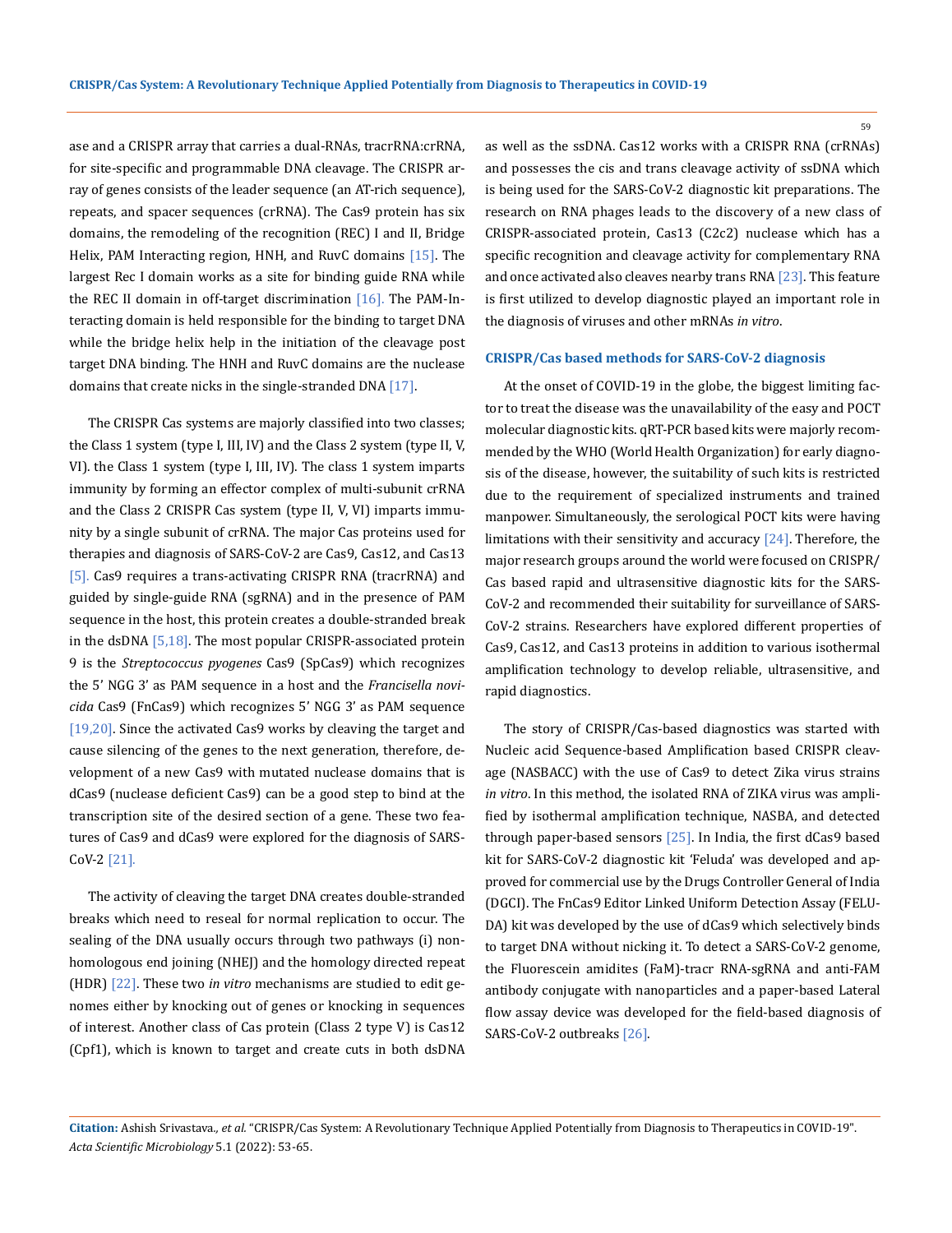The type V CRISPR associated effector protein, Cas12 is commonly explored for CRISPR based diagnostics development. Cas12a protein needs one CRISPR RNA (crRNA) without tracrRNA and cleaves dsDNA by RuvC domain, and once activated, it can cleave nearby ssDNA and RNA in trans, therefore, most suitable for diagnosis (Table S1)  $[27]$ . The system was assembled with some isothermal systems and the lateral flow devices as well as the fluorimeter-based detection system. The Cas12a-based system utilizes ssDNA probes in place of RNA probes, therefore, are more stable in field conditions. With the identification of the role of Cas12 in collateral cleavage of ssDNA, the HOLMES (one-HOur Low-cost Multipurpose highly Efficient System) and the DETECTR (DNA Endonuclease Targeted CRISPR Trans Reporter) techniques were established for pathogen detection [28]. The CRISPR/Cas12based detection was demonstrated for SARS-CoV-2 by utilizing DETECTR assay and it was claimed as a visual and faster alternative to the COVID-19 qRT-PCR assay [29]. In the past few months, several new techniques were established for the detection of the SARS-CoV-2 genome in nasal swab samples with the role of Cas12 proteins. The All-in-One Dual CRISPR-Cas12a (AIOD-CRISPR) and iSCAN (*in vitro* Specific CRISPR-based Assay for Nucleic acids detection) are two important systems that were explored for the diagnosis of the SARS-CoV-2 [30,31]. These techniques utilize the collateral cleavage activity of ssDNA probes to cleave nearby DNA probes. AIOD-CRISPR operates with a pair of crRNAs that initiate dual CRISPR-Cas12a detection, therefore, it improves the detection sensitivity of the COVID-19 pathogen. While the AIOD-CRISPR is a one-pot LAMP-based system, which detects the SARS-CoV-2 genome in an ultrasensitive and reliable manner. Since Cas12 targets amplified DNA sequences and do not requires extra RNA transcription steps, therefore, this system gets popular over all the available techniques. A new system, ENHanced Analysis of Nucleic acids with CrRNA Extensions (ENHANCE) is also introduced for SARS-CoV-2 genome detection, which is based on an extended 3′ or 5′-ends of the crRNA with different lengths of ssDNA, ssRNA, and phosphorothioate ssDNA. This detection system can measure up to the femtomolar range without any target pre-amplification step [32]. Recently, Srivastava et al (2022) has proposed a new Collateral Cleavage Independent CRISPR/Cas12a based detection system (CCI-CRISPR) for plant viruses [50].

The use of CRISPR/Cas as a detection system was popularized after the successful introduction of the specific high-sensitivity enzymatic reporter unlocking (SHERLOCK) system which harnesses the quality of collateral cleavage of RNA by Cas13 for the diagnosis of viral genomes [33]. The SHERLOCK system showed its potential during the outbreak of the SARS-CoV-2 and a modified

| S. No. | <b>Bacterial Strain</b>      | $\cosh 2a$         |
|--------|------------------------------|--------------------|
| 1.     | Francisella tularensis       | FnCas12a           |
| 2.     | Acidaminococcus sp.          | AsCas12a           |
| 3.     | Lachnospiraceae<br>hacterium | LbCas12a, Lb5Cas12 |
| 4.     | Oribacterium sp              | $0s$ Cas12a        |
| .5.    | Helcococcus kunzii           | HkCas12a           |
| 6.     | Thiomicrospira sp            | TsCas12a           |
| 7.     | <i>Bacteroidales</i> sp.     | BbCas12a, BoCas12a |
| 8      | Lachnospiraceae<br>bacterium | LbCas12a           |

**Table S1:** List of bacterial strains standardized for HOLMES (one-Hour Low-cost Multipurpose highly Efficient System) based diagnostic assay (Li., *et al*. 2018).

protocol COVID-19 diagnosis was established [34]. Another Cas13 based method for SARS-CoV-2 diagnosis, Rugged, Equitable, Scalable Testing (CREST) is introduced which is claimed to be a lowcost technique without sacrificing detection sensitivity [35]. The Combinatorial Arrayed Reactions for Multiplexed Evaluation of Nucleic acids (CARMEN) technique is also based on Cas13, which is a highly multiplexed method for SARS-CoV-2 molecular detection [36] (Table 3).

### **CRISPR/Cas based methods for COVID-19 therapeutics**

Unlike vaccines which in principle train the immune system to fight the invading pathogen and unlike drugs that generally develop resistance, especially in case of highly mutating viruses. The CRISPR based therapeutics directly target the viral genome or mRNA and perform degradation or inactivation of effector functions. Therefore, the outcome of the CRISPR based therapeutic interventions highly rely upon the identification of pathogen-specific conserved genome or coding sequence responsible for important pathogenesis mechanisms. Utilizing in-depth knowledge of these basics, Abbott., *et al*. have developed Prophylactic Antiviral CRISPR in the huMAN cells (PAC-MAN) approach by identifying a pool of six CRISPR RNAs bio-informatically that can target 90% coronaviruses with 90% efficiency. Derived from *Ruminococcus flavefaciens* XPD3002, this CRISPR-Cas13d-based intervention effectively in-

**Citation:** Ashish Srivastava*., et al.* "CRISPR/Cas System: A Revolutionary Technique Applied Potentially from Diagnosis to Therapeutics in COVID-19". *Acta Scientific Microbiology* 5.1 (2022): 53-65.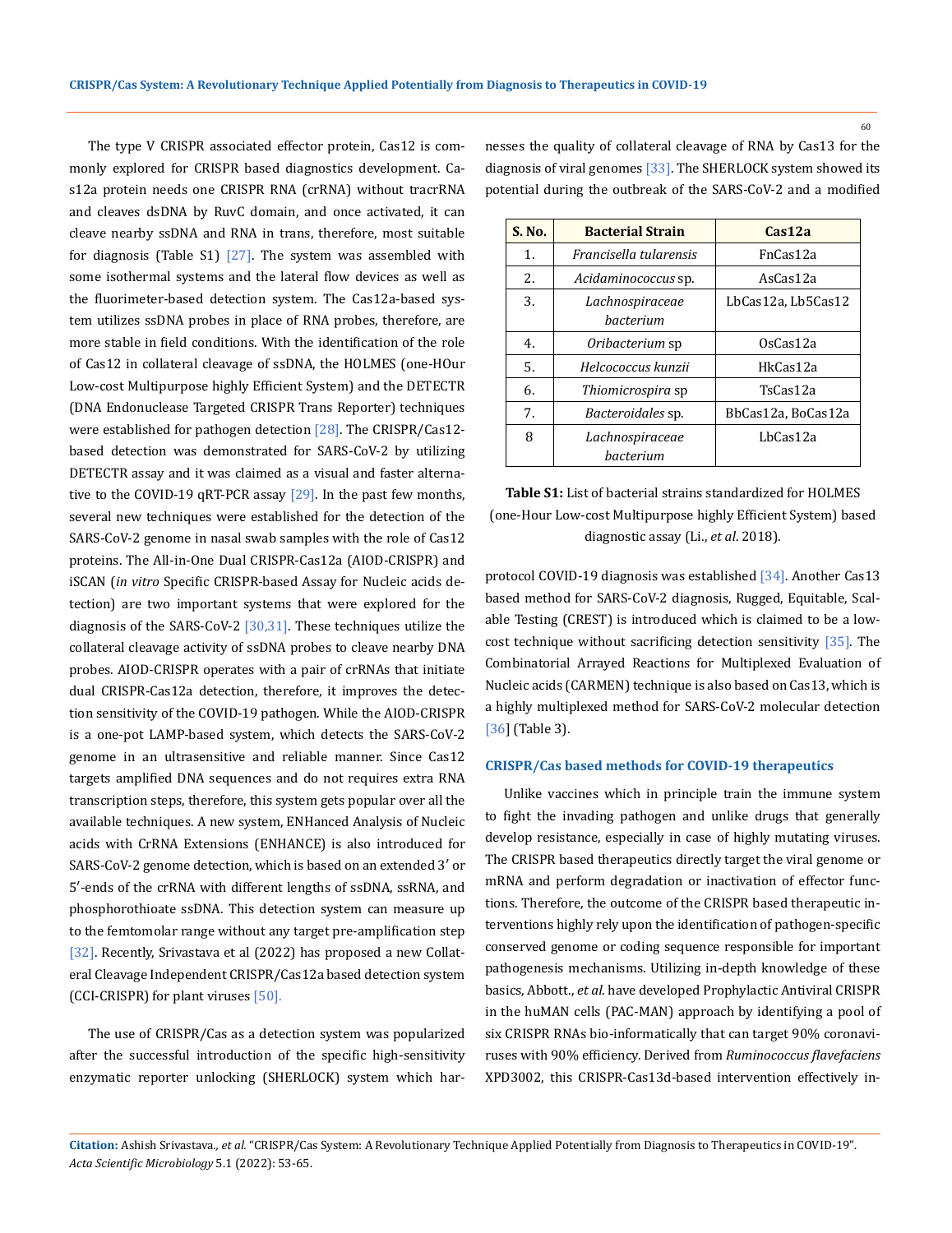|                 |                 |                                                     |                                                                   |                                                    |                                                                                                                       | 61                        |
|-----------------|-----------------|-----------------------------------------------------|-------------------------------------------------------------------|----------------------------------------------------|-----------------------------------------------------------------------------------------------------------------------|---------------------------|
| <b>Nuclease</b> | <b>Platform</b> | <b>Isothermal</b><br><b>Amplification</b><br>method | <b>Detection</b><br>method                                        | sgRNA target                                       | <b>Mechanism</b>                                                                                                      | <b>References</b>         |
| Cas9            | <b>FELUDA</b>   | RPA/PCR                                             | Paper-based LF<br>device                                          | Genome of SARS-<br>$CoV-2$                         | gRNA-dFnCas9 RNP complexes<br>with target DNA and detected<br>colorimetric LF device                                  | Azhar., et al.<br>2020    |
| Cas12           | <b>DETECTR</b>  | <b>LAMP</b>                                         | Paper-based LF<br>device                                          | Nucleoprotein<br>and Envelop gene<br>of SARS-CoV-2 | Cas12a-crRNA complex binds<br>and cleave a dsDNA, and de-<br>tects fluorescence in collateral<br>cleaved probe DNA    | Broughton<br>et a., 2020  |
|                 | AIOD-CRISPR     | PCR                                                 | LED blue light<br>illuminator                                     | complete N gene<br>of SARS-CoV-2                   | One-pot collateral cleavage re-<br>action system and colorimetric<br>detection                                        | Ding., et al.<br>2020     |
|                 | iSCAN           | <b>LAMP</b>                                         | Fluorescence<br>visualization in<br>UV light and LF<br>device     | Nucleoprotein<br>and Envelop gene<br>of SARS-CoV-2 | CRISPR-Cas12a based collateral<br>cleavage and fluorescence-<br>based detection                                       | Ali., et al.<br>2020      |
|                 | <b>ENHANCE</b>  | <b>LAMP</b>                                         | fluorescence-<br>based and a<br>paper-based<br>lateral flow assay | SARS-CoV-2 N-<br>gene                              | the modified crRNAs in a pa-<br>per-based LFA that can detect<br>the target with up to 23-fold<br>higher sensitivity. | Nguyen., et<br>al. 2020   |
| Cas13           | <b>SHERLOCK</b> | <b>RPA</b>                                          | Fluorescence<br>spectrophotom-<br>eter/Paper based<br>LF device   | SARS-CoV-2 N-<br>gene                              | crRNA/ Cas13 targets an ssRNA<br>and cleaved fluorescent ssRNA<br>probe collaterally                                  | Joung., et al.<br>2020    |
|                 | <b>CREST</b>    | RPA/PCR                                             | Fluorescence<br>spectrophotom-<br>eter/Paper based<br>LF device   | SARS-CoV-2 nu-<br>cleocapsid gene                  | Cas13 activation followed by<br>visualization with blue LED and<br>orange filter.                                     | Rauch., et al.<br>2020    |
|                 | <b>CARMEN</b>   | PCR                                                 | Fluorescence<br>spectrophotom-<br>eter                            | SARS-CoV-2<br>genomic parts                        | SHERLOCK method in one<br>array enables more than 4500<br>nucleic acids.                                              | Ackerman.,<br>et al. 2020 |

**Table 3**: Various CRISPR associated protein-based diagnostic platforms for SARS-CoV-2.

hibits the infection by degrading two conserved regions coding for RNA-dependent RNA polymerase (RdRP) gene and Nucleocapsid (N) gene of synthetic SARS-CoV-2 infected human lung epithelial cells in in-vitro settings by measuring pathogen-associated gene expression and GFP reporter signal repression. Since live strains of COVID-19 were not available, the group tested the proof of concept by targeting conserved regions of neuraminidase (NA) of H1N1 IAV live infection in human lung epithelial cells and found the results showing similar trends in reduction of viral load [37]. In a similar direction, Nguyen., *et al*. have designed 10,333 guide RNAs targeting ORF1a/b which codes for the RdRP gene and the spike (S) gene

[38]. In-effective delivery systems, however, make these studies lack data from in-vivo studies, possible immune responses, side effects, and clinical trials.

CRISPR-Cas13 is a Class 2 type VI CRISPR-associated RNAguided RNA nuclease, this version of Cas is independent of PAM and thus offers higher flexibility. Studies show that CRISPR-Cas13 is capable of effective suppression of gene expression at the post-transcriptional level in about 24 h of time [39], thus marking the potential of Cas13 to inhibit the coronavirus infection at the post-transcriptional level also. Further, a smaller size of 967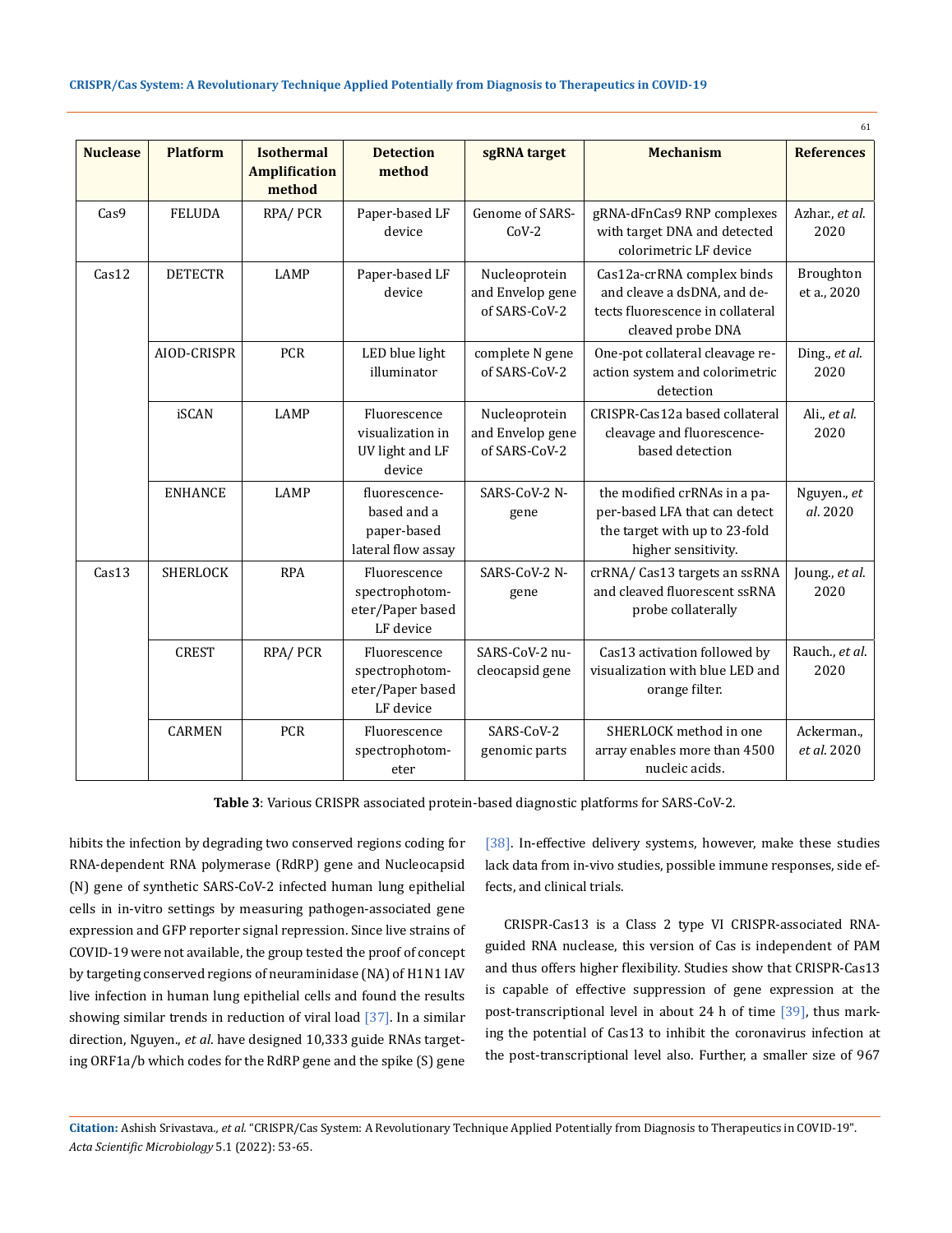amino acids helps Cas13 to get easily packed in gene therapy vector AAV (Adeno-associated virus) over conventional methods like electroporation, lipofection, and microinjection. With a sgRNA size requirement of 20bp and AAV, this system is capable of targeting more than one region of SARS-CoV-2 very efficiently [38]. In comparison to Cas9 which generates lethal off-target effects like cancer by generating DNA breaks that are repaired by Non-Homologous End Joining (NHEJ) repair, Cas13 is safe, since it functions at the RNA level. Further, usage of catalytically inactive dead Cas13 can help to block the activation of essential polyproteins without cutting the RNA. However, this easy-to-use, highly specific, sensitive, and the cost-effective tool has lacked the attention of clinicians due to side effect concerns and the unavailability of efficient delivery systems. Since it is now possible to cultivate SARS-CoV-2, utilizing the virus only expressing S and N proteins as the delivery vectors can also have potential benefits  $[40]$ .

Major issues with even highly efficient delivery methods like AAV are that they are less efficient in delivery and deliver components non-specifically to both infected and uninfected cells, increasing chances of off-target activity. Thus, there is a need for selective and efficient CRISPR component delivery systems. In this line, Dhanusha and Kusal., *et al*. suggest a fusion of Cas13 with antibody fragment specific to S protein of virus [AntiBody And CAS fusion (ABACAS)] can be an approach for specific delivery of component to infected cell In addition to this, studies have also shown that lipid means like lipofection and petide means like lipitoids can act as effective delivery systems for CRISPR. Lipitoids are synthetic peptide mimics (peptoid) capable of encapsulating the nucleotides in nanoparticles that have a size similar to a virus. In this direction, a group of researchers from Stanford have conducted studies by combining lipitoid 1 and PAC-MAN technologies together, which proved to be highly effective in human lung cells, this combination further reduced the concentration of synthetic SARS-CoV-2 by greater than 90%. Moreover, the group now aims to replicate this approach in animal models and if proven successful they further aim to scale up the experiments for pre-clinical procedures [41].

Similar to gene therapy, cell therapy is also a novel and advanced therapeutic intervention in the CRISPR era. Mesenchymal Stem Cells (MSCs) are a highly popular choice for cell therapy with their easy source availability, less reported adverse effects, high proliferative index, few invasive procedures, and free from ethical issues. Further, COVID19 is associated with cytokine storm which is damaging by its inflammatory nature, MSCs can be highly beneficial in this case, with their regeneration, repair, and immune-modulatory properties, which can help in repairing or regenerating the alveolar epithelial cells and cure lung dysfunction  $[42]$ . Since they can be isolated from many sources and stored for longer periods, they make into list of potential COVID19 therapeutics. Clinical studies show that MSCs cell therapy has shown remarkably positive recovery of lung condition in H5N1 infection, thus increasing the hopes for similar results for COVID infection, with many MSCs cell therapy candidates permitted clinical trials [43]. Early results from this cell therapy are very promising for COVID19 with significant improvement in health and an increase in CD4+ and CD8+ T cell population [44]. Further, MSCs are ACE2- and TMPRSS2- [42], which means they are free from infection, thus making them safe and effective candidates. The ability of CRISPR to regulate the cell behavior at the genome level by genetic and epigenetic modifications, at the transcriptional level by editing and silencing mechanisms, makes it a very favorable tool in the cell therapy field. In this line, MSCs can be edited by CRISPR to act as immune modulators to repair the pathological damage, for instance, induced expression of antiinflammatory genes in MSCs used for arthritis cell therapy [45]. Likewise, CRISPR can help delay telomere shortening by epigenetic modifications and delay the senescence of these stem cells, thereby prolonging the therapeutic effect [46]. These immune-modulation and prolonged therapeutic activities can be highly beneficial for MSCs used for SARS-CoV-2 therapy (Figure 1).

Since viruses are highly evolving species, there is a high need for an antiviral platform that is self-adaptable. Cas13-assisted Viral Expression and Readout (CARVER) is one such platform that combines mechanisms of Cas13 nuclease and Cas 13 based SHERLOCK diagnosis, this development is programmed to kill the RNA viruses in human cells. The effectiveness of this strategy was tested on LCMV, VSV, and IAV infections, which marked CARVER as a strong diagnostic and therapeutic tool [47].

# **Conclusion and Future Prospects**

The twenty-first century is considered the golden time of Medical sciences research, however, SARS-CoV-2 emerged as a big challenge to researchers from the whole world. The limitations with the diagnostics infrastructure and therapeutics remained insufficient to prevent the spread of the disease. However, the emergence of the CRISPR/Cas technique in parallel proved as a blessing in dis-

**Citation:** Ashish Srivastava*., et al.* "CRISPR/Cas System: A Revolutionary Technique Applied Potentially from Diagnosis to Therapeutics in COVID-19". *Acta Scientific Microbiology* 5.1 (2022): 53-65.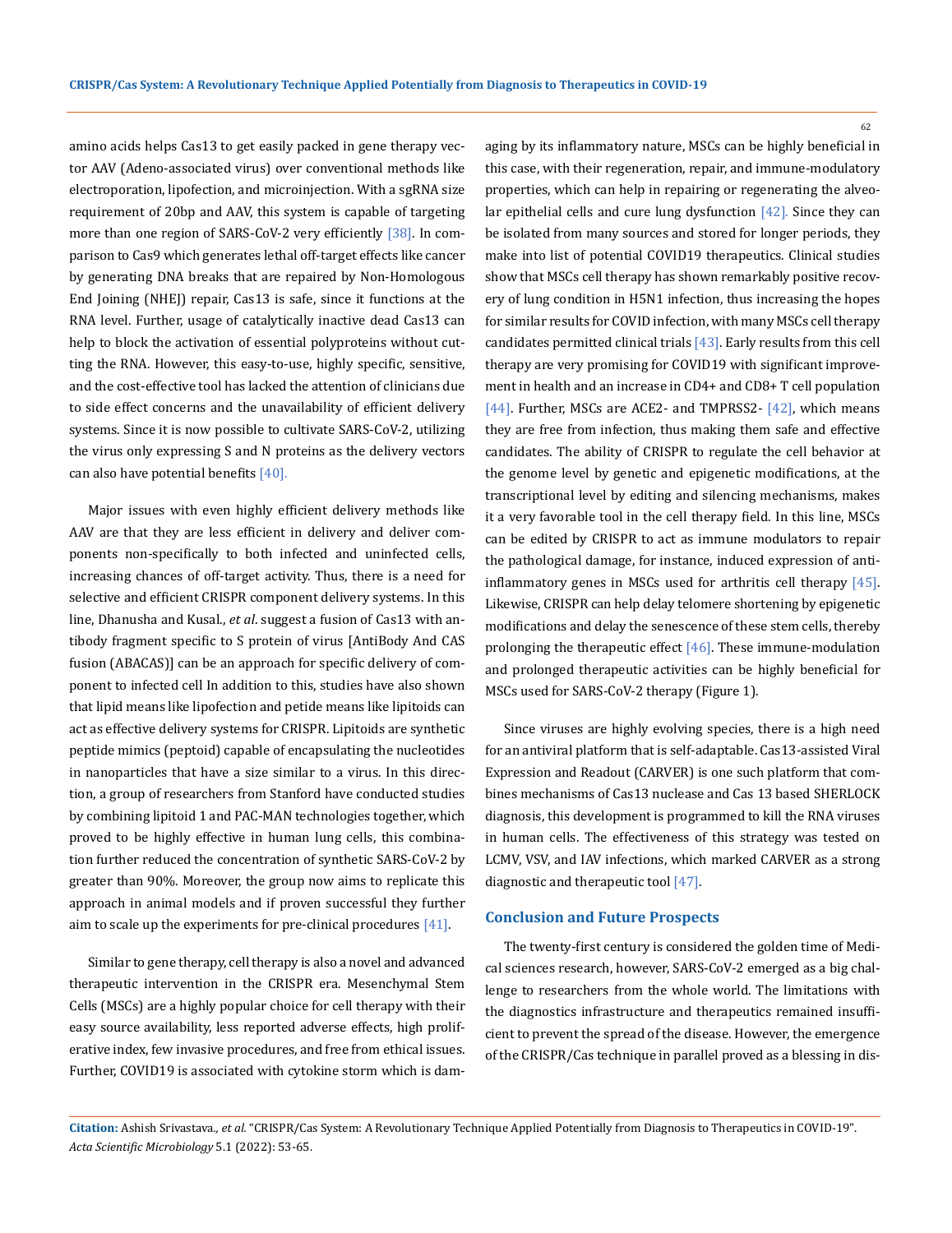guise. The technique proved equally powerful in the development of molecular diagnostics as well as potential therapeutics. Unlike the qRT-PCR based techniques where a well-established infrastructure and trained manpower required, the CRISPR/Cas based technique such as SHERLOCK, DETECTR, FELUDA, CARMEN showed their strength in the field of reliable and rapid POCT detection of SARS-CoV-2. Approval of Cas9 based 'Feluda' and Cas13 based 'SHERLOCK' for public use suggests that the CRISPR/Cas system may prove the better alternative for qRT-PCR based kits.

With successful applications of CRISPR in gene therapy and the FDA approval for clinical trials for Retinal gene therapy, researchers find a good future for CRISPR based technologies in the future [48]. With more and more cutting-edge technologies like CARVER, PAC-MAN, and delivery systems like Lipitoids being developed by research society, there have been continuous efforts to overcome concerns over the efficiency of CRISPR therapeutics. Looking ahead to the future, these novel strategies are advanced alternatives to fight pandemics like COVID19 than traditional drugs and vaccines, which some-times fails with cases of resistance and re-infections or short-lived immunity  $[49]$ , respectively.

# **Funding**

Department of Science and Technology, New Delhi (DST-IN-SPIRE-Faculty scheme, IFA-17-LSPA-100) to AS; Indian Council of Medical Research, New Delhi (ICMR- File No. 5/3/8/29/ITR-F/2020) to AS, TG; and the University Grant Commission, New Delhi, India (UGC) to SS (795/CSIR- UGC NET JUNE 2017).

### **Conflicts of Interest**

There is no competing interest.

# **Availability of Data and Material**

Data is available with the communicating authors and can be presented on demand.

# **Code Availability**

Not applicable.

### **Ethics Approval**

This review article doesn't require Ethics approval. All the participants have agreed to this publication.

### **Authors' Contributions**

AS and NR developed the concept. RR, AS, SS, PK and TG have written the MS. RR and SS prepared the figure. AS and PK finalized the draft.

# **Consent to Participate**

All the authors have given consent for the participation of this MS.

# **Consent for Publication**

All the authors have given consent for the publication of this MS.

#### **Bibliography**

- 1. K Dhama., *et al.* ["An update on SARS-CoV-2/COVID-19 with](https://www.sciencedirect.com/science/article/pii/S1477893920302349?via%3Dihub)  [particular reference to its clinical pathology, pathogenesis,](https://www.sciencedirect.com/science/article/pii/S1477893920302349?via%3Dihub)  [immunopathology and mitigation strategies".](https://www.sciencedirect.com/science/article/pii/S1477893920302349?via%3Dihub) *Travel Medicine and Infectious Disease* [37 \(2020\): 101755.](https://www.sciencedirect.com/science/article/pii/S1477893920302349?via%3Dihub)
- 2. S Zaim., *et al.* ["COVID-19 and Multiorgan Response".](https://www.sciencedirect.com/science/article/pii/S0146280620300955?via%3Dihub) *Current [Problems in Cardiology](https://www.sciencedirect.com/science/article/pii/S0146280620300955?via%3Dihub)* 45 (2020): 100618.
- 3. KG Andersen., *et al.* ["The proximal origin of SARS-CoV-2".](https://www.nature.com/articles/s41591-020-0820-9) *Nature Medicine* [26 \(2020\): 450-452.](https://www.nature.com/articles/s41591-020-0820-9)
- 4. YS Malik., *et al.* ["Emerging novel coronavirus \(2019-nCoV\)](https://www.tandfonline.com/doi/full/10.1080/01652176.2020.1727993) [current scenario, evolutionary perspective based on genome](https://www.tandfonline.com/doi/full/10.1080/01652176.2020.1727993)  [analysis and recent developments".](https://www.tandfonline.com/doi/full/10.1080/01652176.2020.1727993) *Veterinary Quarterly* 40 [\(2020\): 68-76.](https://www.tandfonline.com/doi/full/10.1080/01652176.2020.1727993)
- 5. P Kumar., *et al.* ["CRISPR-Cas System: An Approach with Poten](https://www.frontiersin.org/articles/10.3389/fcimb.2020.576875/full)[tials for COVID-19 Diagnosis and Therapeutics".](https://www.frontiersin.org/articles/10.3389/fcimb.2020.576875/full) *Frontiers in [Cellular and Infection Microbiology](https://www.frontiersin.org/articles/10.3389/fcimb.2020.576875/full)* 10 (2020): 639.
- 6. Srivastava T., *et al.* ["Next-Generation Rapid Advanced Molecu](https://link.springer.com/chapter/10.1007%2F978-981-15-6006-4_9)[lar Diagnostics of COVID-19 by CRISPR-Cas". Diagnostic Strat](https://link.springer.com/chapter/10.1007%2F978-981-15-6006-4_9)[egies. COVID-19 Other Coronaviruses.](https://link.springer.com/chapter/10.1007%2F978-981-15-6006-4_9) *Medical Virology from [Pathogenesis to Disease Control](https://link.springer.com/chapter/10.1007%2F978-981-15-6006-4_9)* (2020): 175-187.
- 7. S Srivastava., *et al.* ["Next-Generation Molecular Diagnostics](https://www.frontiersin.org/articles/10.3389/fmolb.2020.582499/full)  [Development by CRISPR/Cas's tool: rapid detection and sur](https://www.frontiersin.org/articles/10.3389/fmolb.2020.582499/full)[veillance of viral disease outbreaks".](https://www.frontiersin.org/articles/10.3389/fmolb.2020.582499/full) *Frontiers in Molecular [Biosciences](https://www.frontiersin.org/articles/10.3389/fmolb.2020.582499/full)* (2020).
- 8. MA Shereen., *et al.* ["COVID-19 infection: Origin, transmission,](https://www.sciencedirect.com/science/article/pii/S2090123220300540?via%3Dihub)  [and characteristics of human coronaviruses".](https://www.sciencedirect.com/science/article/pii/S2090123220300540?via%3Dihub) *Journal of Ad[vanced Research](https://www.sciencedirect.com/science/article/pii/S2090123220300540?via%3Dihub)* 24 (2020): 91-98.

**Citation:** Ashish Srivastava*., et al.* "CRISPR/Cas System: A Revolutionary Technique Applied Potentially from Diagnosis to Therapeutics in COVID-19". *Acta Scientific Microbiology* 5.1 (2022): 53-65.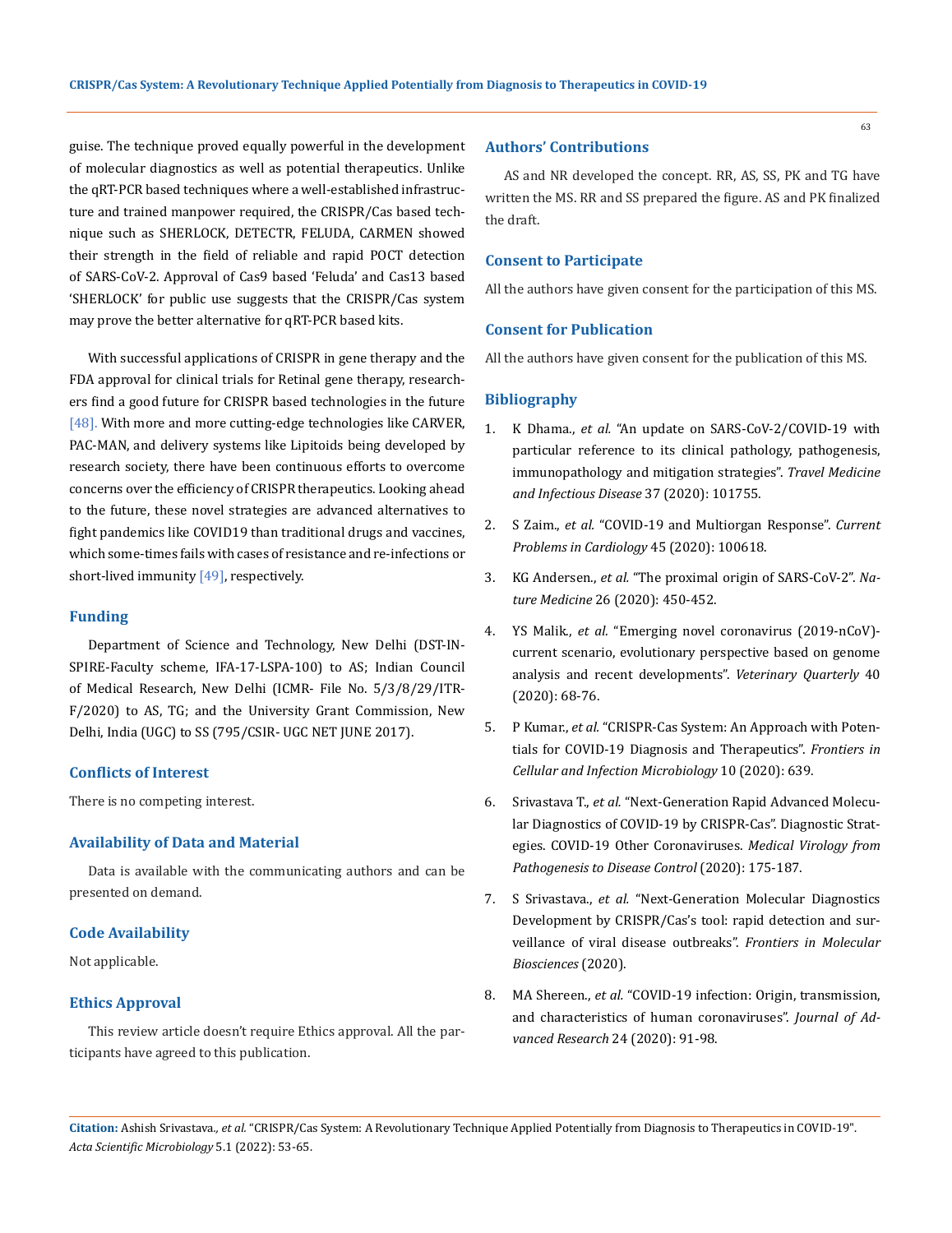- 9. R-H Xu., *et al.* ["Epidemiologic clues to SARS origin in China".](https://wwwnc.cdc.gov/eid/article/10/6/03-0852_article)  *[Emerging Infectious Diseases](https://wwwnc.cdc.gov/eid/article/10/6/03-0852_article)* 10 (2004): 1030-1037.
- 10. [F Li. "Receptor Recognition Mechanisms of Coronaviruses: a](https://journals.asm.org/doi/10.1128/JVI.02615-14)  [Decade of Structural Studies".](https://journals.asm.org/doi/10.1128/JVI.02615-14) *Journal of Virology* 89 (2015).
- 11. M Pal., *et al.* ["Severe Acute Respiratory Syndrome Coronavi](https://www.cureus.com/articles/29589-severe-acute-respiratory-syndrome-coronavirus-2-sars-cov-2-an-update)[rus-2 \(SARS-CoV-2\): An Update".](https://www.cureus.com/articles/29589-severe-acute-respiratory-syndrome-coronavirus-2-sars-cov-2-an-update) *Cureus* 12 (2020): e7423.
- 12. E Hartenian., *et al.* ["The molecular virology of coronaviruses".](https://www.jbc.org/article/S0021-9258(17)49954-6/fulltext)  *[Journal of Biological Chemistry](https://www.jbc.org/article/S0021-9258(17)49954-6/fulltext)* 295 (2020): 12910-12934.
- 13. R Wölfel., *et al.* ["Virological assessment of hospitalized pa](https://www.nature.com/articles/s41586-020-2196-x)[tients with COVID-2019".](https://www.nature.com/articles/s41586-020-2196-x) *Nature* 581 (2020): 465-469.
- 14. Y Ishino., *et al.* ["History of CRISPR-Cas from Encounter with](https://journals.asm.org/doi/10.1128/JB.00580-17)  [a Mysterious Repeated Sequence to Genome Editing Technol](https://journals.asm.org/doi/10.1128/JB.00580-17)ogy". *[Journal of Bacteriology](https://journals.asm.org/doi/10.1128/JB.00580-17)* 200 (2018).
- 15. M Jinek., *et al.* ["A programmable dual-RNA-guided DNA endo](https://www.science.org/doi/10.1126/science.1225829)[nuclease in adaptive bacterial immunity".](https://www.science.org/doi/10.1126/science.1225829) *Science* 337 (2012): [816-821.](https://www.science.org/doi/10.1126/science.1225829)
- 16. K Sung., *et al.* ["Target Specificity of Cas9 Nuclease via DNA Re](https://pubs.acs.org/doi/10.1021/jacs.8b03102)[arrangement Regulated by the REC2 Domain".](https://pubs.acs.org/doi/10.1021/jacs.8b03102) *Journal of the [American Chemical Society](https://pubs.acs.org/doi/10.1021/jacs.8b03102)* 140 (2018): 7778-7781.
- 17. HY Kim., *et al.* ["Chimeric crRNAs with 19 DNA residues in the](https://pubs.rsc.org/en/content/articlelanding/2019/CC/C8CC08468H)  [guide region show the retained DNA cleavage activity of Cas9](https://pubs.rsc.org/en/content/articlelanding/2019/CC/C8CC08468H)  [with potential to improve the specificity".](https://pubs.rsc.org/en/content/articlelanding/2019/CC/C8CC08468H) *Chemical Communications* [55 \(2019\): 3552-3555.](https://pubs.rsc.org/en/content/articlelanding/2019/CC/C8CC08468H)
- 18. Z Liu., *et al.* ["Application of different types of CRISPR/Cas](https://microbialcellfactories.biomedcentral.com/articles/10.1186/s12934-020-01431-z)[based systems in bacteria".](https://microbialcellfactories.biomedcentral.com/articles/10.1186/s12934-020-01431-z) *Microbial Cell Factories* 19 (2020): [172.](https://microbialcellfactories.biomedcentral.com/articles/10.1186/s12934-020-01431-z)
- 19. B Wiedenheft., *et al.* ["RNA-guided genetic silencing systems in](https://www.nature.com/articles/nature10886)  [bacteria and archaea".](https://www.nature.com/articles/nature10886) *Nature* 482 (2012): 331-338.
- 20. J Murovec., *et al.* ["New variants of CRISPR RNA-guided genome](https://onlinelibrary.wiley.com/doi/10.1111/pbi.12736)  editing enzymes". *[Plant Biotechnology](https://onlinelibrary.wiley.com/doi/10.1111/pbi.12736) Journal* 15 (2017): 917- [926.](https://onlinelibrary.wiley.com/doi/10.1111/pbi.12736)
- 21. W Zhou., *et al.* ["A CRISPR-Cas9-triggered strand displacement](https://www.nature.com/articles/s41467-018-07324-5)  [amplification method for ultrasensitive DNA detection".](https://www.nature.com/articles/s41467-018-07324-5) *Na[ture Communications](https://www.nature.com/articles/s41467-018-07324-5)* 9 (2018): 5012.
- 22. H Yang., *et al.* ["Methods Favoring Homology-Directed Repair](https://www.mdpi.com/1422-0067/21/18/6461)  [Choice in Response to CRISPR/Cas9 Induced-Double Strand](https://www.mdpi.com/1422-0067/21/18/6461)  Breaks". *[International Journal of Molecular Sciences](https://www.mdpi.com/1422-0067/21/18/6461)* 21 (2020).
- 23. OO Abudayyeh., *et al.* ["C2c2 is a single-component program](https://pubmed.ncbi.nlm.nih.gov/27256883/)[mable RNA-guided RNA-targeting CRISPR effector".](https://pubmed.ncbi.nlm.nih.gov/27256883/) *Science* [353 \(2016\): aaf5573-aaf5573.](https://pubmed.ncbi.nlm.nih.gov/27256883/)
- 24. M Lisboa Bastos., *et al.* ["Diagnostic accuracy of serological](https://www.bmj.com/content/370/bmj.m2516)  [tests for covid-19: systematic review and meta-analysis".](https://www.bmj.com/content/370/bmj.m2516) *BMJ* [370 \(2020\): m2516.](https://www.bmj.com/content/370/bmj.m2516)
- 25. K Pardee., *et al.* ["Rapid, Low-Cost Detection of Zika Virus Using](https://www.cell.com/cell/fulltext/S0092-8674(16)30505-0?_returnURL=https%3A%2F%2Flinkinghub.elsevier.com%2Fretrieve%2Fpii%2FS0092867416305050%3Fshowall%3Dtrue)  [Programmable Biomolecular Components".](https://www.cell.com/cell/fulltext/S0092-8674(16)30505-0?_returnURL=https%3A%2F%2Flinkinghub.elsevier.com%2Fretrieve%2Fpii%2FS0092867416305050%3Fshowall%3Dtrue) *Cell* 165 (2016): [1255-1266.](https://www.cell.com/cell/fulltext/S0092-8674(16)30505-0?_returnURL=https%3A%2F%2Flinkinghub.elsevier.com%2Fretrieve%2Fpii%2FS0092867416305050%3Fshowall%3Dtrue)
- 26. M Azhar., *et al.* ["Rapid, field-deployable nucleobase detection](https://www.biorxiv.org/content/10.1101/2020.04.07.028167v2)  [and identification using FnCas9".](https://www.biorxiv.org/content/10.1101/2020.04.07.028167v2) *BioRxiv* (2020).
- 27. [N Rusk. "Spotlight on Cas12".](https://www.nature.com/articles/s41592-019-0347-5) *Nature Methods* 16 (2019): 215.
- 28. S-Y Li., *et al.* ["CRISPR-Cas12a-assisted nucleic acid detection".](https://www.nature.com/articles/s41421-018-0028-z)  *[Cell Discovery](https://www.nature.com/articles/s41421-018-0028-z)* 4 (2018): 20.
- 29. JP Broughton., *et al.* ["CRISPR-Cas12-based detection of SARS-](https://www.nature.com/articles/s41587-020-0513-4)CoV-2". *[Nature Biotechnology](https://www.nature.com/articles/s41587-020-0513-4)* 38 (2020): 870-874.
- 30. Z Ali., *et al.* ["An RT-LAMP-coupled CRISPR-Cas12 module for](https://www.sciencedirect.com/science/article/pii/S0168170220310364?via%3Dihub)  [rapid, sensitive detection of SARS-CoV-2".](https://www.sciencedirect.com/science/article/pii/S0168170220310364?via%3Dihub) *Virus Research* 288 [\(2020\): 198129.](https://www.sciencedirect.com/science/article/pii/S0168170220310364?via%3Dihub)
- 31. X Ding., *et al.* ["All-in-One Dual CRISPR-Cas12a \(AIOD-CRISPR\)](https://www.biorxiv.org/content/10.1101/2020.03.19.998724v1)  [Assay: A Case for Rapid, Ultrasensitive and Visual Detection of](https://www.biorxiv.org/content/10.1101/2020.03.19.998724v1)  [Novel Coronavirus SARS-CoV-2 and HIV virus".](https://www.biorxiv.org/content/10.1101/2020.03.19.998724v1) *BioRxiv - The [Preprint Server](https://www.biorxiv.org/content/10.1101/2020.03.19.998724v1) for Biology* (2020).
- 32. LT Nguyen., *et al.* ["Enhancement of trans-cleavage activity of](https://www.nature.com/articles/s41467-020-18615-1)  [Cas12a with engineered crRNA enables amplified nucleic acid](https://www.nature.com/articles/s41467-020-18615-1)  detection". *[Nature Communication](https://www.nature.com/articles/s41467-020-18615-1)* 11 (2020): 4906.
- 33. MJ Kellner., *et al.* ["SHERLOCK: nucleic acid detection with](https://www.nature.com/articles/s41596-020-0302-z)  CRISPR nucleases". *[Nature Protocols](https://www.nature.com/articles/s41596-020-0302-z)* 15 (2020): 1311.
- 34. FZhang., *et al.* ["A protocol for detection of COVID-19 using](https://www.broadinstitute.org/files/publications/special/COVID-19%20detection%20(updated).pdf)  [CRISPR diagnostics".](https://www.broadinstitute.org/files/publications/special/COVID-19%20detection%20(updated).pdf) *Bio Archive* (2020): 1-8.
- 35. JN Rauch., *et al.* ["A Scalable, Easy-to-Deploy, Protocol for Cas13-](file:///D:/AS/ASMI/ASMI-21-RW-361/JN%20Rauch.,%20et%20al.%20“A%20Scalable,%20Easy-to-Deploy,%20Protocol%20for%20Cas13-Based%20Detection%20of%20SARS-CoV-2%20Genetic%20Material”.%20BioRxiv%2059.4%20(2020)e02402-02420.) [Based Detection of SARS-CoV-2 Genetic Material".](file:///D:/AS/ASMI/ASMI-21-RW-361/JN%20Rauch.,%20et%20al.%20“A%20Scalable,%20Easy-to-Deploy,%20Protocol%20for%20Cas13-Based%20Detection%20of%20SARS-CoV-2%20Genetic%20Material”.%20BioRxiv%2059.4%20(2020)e02402-02420.) *BioRxiv* 59.4 [\(2020\): e02402-02420.](file:///D:/AS/ASMI/ASMI-21-RW-361/JN%20Rauch.,%20et%20al.%20“A%20Scalable,%20Easy-to-Deploy,%20Protocol%20for%20Cas13-Based%20Detection%20of%20SARS-CoV-2%20Genetic%20Material”.%20BioRxiv%2059.4%20(2020)e02402-02420.)
- 36. CM Ackerman., *et al.* ["Massively multiplexed nucleic acid de](https://www.nature.com/articles/s41586-020-2279-8)tection with Cas13". *Nature* [582 \(2020\): 277-282.](https://www.nature.com/articles/s41586-020-2279-8)
- 37. TR Abbott., *et al.* ["Development of CRISPR as an Antiviral Strat](https://www.cell.com/cell/fulltext/S0092-8674(20)30483-9?_returnURL=https%3A%2F%2Flinkinghub.elsevier.com%2Fretrieve%2Fpii%2FS0092867420304839%3Fshowall%3Dtrue)[egy to Combat SARS-CoV-2 and Influenza".](https://www.cell.com/cell/fulltext/S0092-8674(20)30483-9?_returnURL=https%3A%2F%2Flinkinghub.elsevier.com%2Fretrieve%2Fpii%2FS0092867420304839%3Fshowall%3Dtrue) *Cell* 181 (2020): [865-876.](https://www.cell.com/cell/fulltext/S0092-8674(20)30483-9?_returnURL=https%3A%2F%2Flinkinghub.elsevier.com%2Fretrieve%2Fpii%2FS0092867420304839%3Fshowall%3Dtrue)

**Citation:** Ashish Srivastava*., et al.* "CRISPR/Cas System: A Revolutionary Technique Applied Potentially from Diagnosis to Therapeutics in COVID-19". *Acta Scientific Microbiology* 5.1 (2022): 53-65.